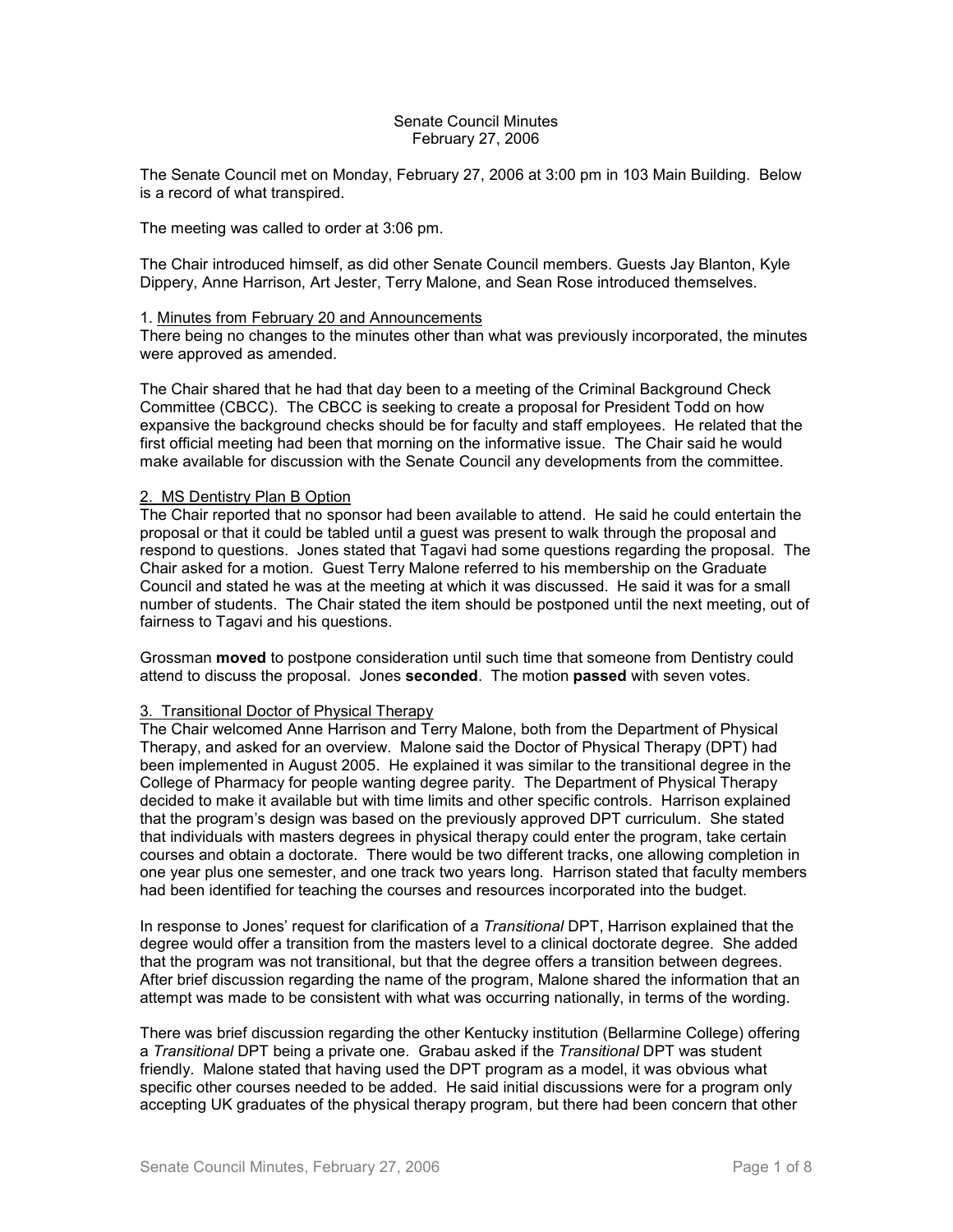individuals would want to enroll. He said the program would accommodate all enrollees, but primarily UK graduates were expected to participate.

The Chair asked how enrollment would bear on faculty resources. Harrison shared that feelers had been put out to gauge the faculty's interest level. She acknowledged a lot of interest, but said it was hard to quantify that interest with commitment. She said that 15 students would be needed for the program to be financially feasible, but that more than 30 or 35 would be unwieldy. She expected low to mid-20 enrollment numbers in the first year, and said the department would review how resources were affected.

Malone said that the program was anticipated to be provided for five to seven years and then be discontinued. He said that any discontinuation of the program would be fair to students and communicated in writing, etc., stating that a participant would only have two years in which to finish the program as of a certain enrollment rate. In response to Liaison Greissman's question about the logic behind a terminal date, Malone responded that depending upon enrollment numbers, the program could be ended if sufficient participants were not present; it would not be offered unless it was feasible and financially sound.

Discussion followed regarding the Proposed Amendment by Jeff Dembo included in the available meeting materials distributed. Many courses in the *Transitional* DPT program would be taught online, and Dembo had expressed concern that there would not be enough time to have the online courses ready for Fall 2006 and urged the department to wait until Spring 2007. Harrison stated the proposal had been going forward, in terms of development and the same concerns had been shared. The department had not yet decided on which semester the program would begin. Harrison said timelines had been created for both effective dates, and that the faculty would discuss it again upon approval by the Senate Council.

Jones asked him to address a possible lack of resources. Malone said that the *Transitional* DPT had been created in accordance with existing faculty members, and added that additional funding from Dean Gonzalez would help support a coordinator for the program. Duke asked about any impact on other students beyond the physical therapy program. Malone stated that those affected would all be located internally. In response to Greissman, Malone explained that there were no accreditation implications; the DPT program was externally accredited, but members of the Transitional DPT program would already be licensed. Harrison added that enrollees would necessarily already be licensed. Greissman stated the *Transitional* DPT would have interesting implications for other programs with a distributed learning model, and said it would be useful to hear a later report about any success of the program. Malone stated he would be happy to offer such a report.

There being no further discussion on the positive recommendation of the *Transitional* DPT proposal, a **vote** was taken on the **motion** to approve the *Transitional* Doctor of Physical Therapy program. The motion **passed** unanimously. The Chair thanked both Harrison and Malone for attending.

Greissman referred to the recent College of Nursing admissions proposal, and asked about the time at which the Provost would weigh in on the proposal. The Chair said it would go next to the University Senate, and asked what issue the Provost would be reviewing. Greissman opined that in the best of situations and assuming the Senate Council so desired, the Provost would offer that Office's opinion, which would help the Senate Council in making the most informed decision. Jones asked if the Provost's opinion would be a part of any degree utilizing new resources. Malone stated that he had discussed the proposal with Provost Smith, and during the most recent discussion, the Provost again stated his overall approval.

The Chair asked Council members if they desired the Senate Council Office to confer with the Provost, and bring that assessment to the University Senate meeting. Grabau recalled that the Provost wanted to weigh in on admissions standards that differ from that of UK as a whole, and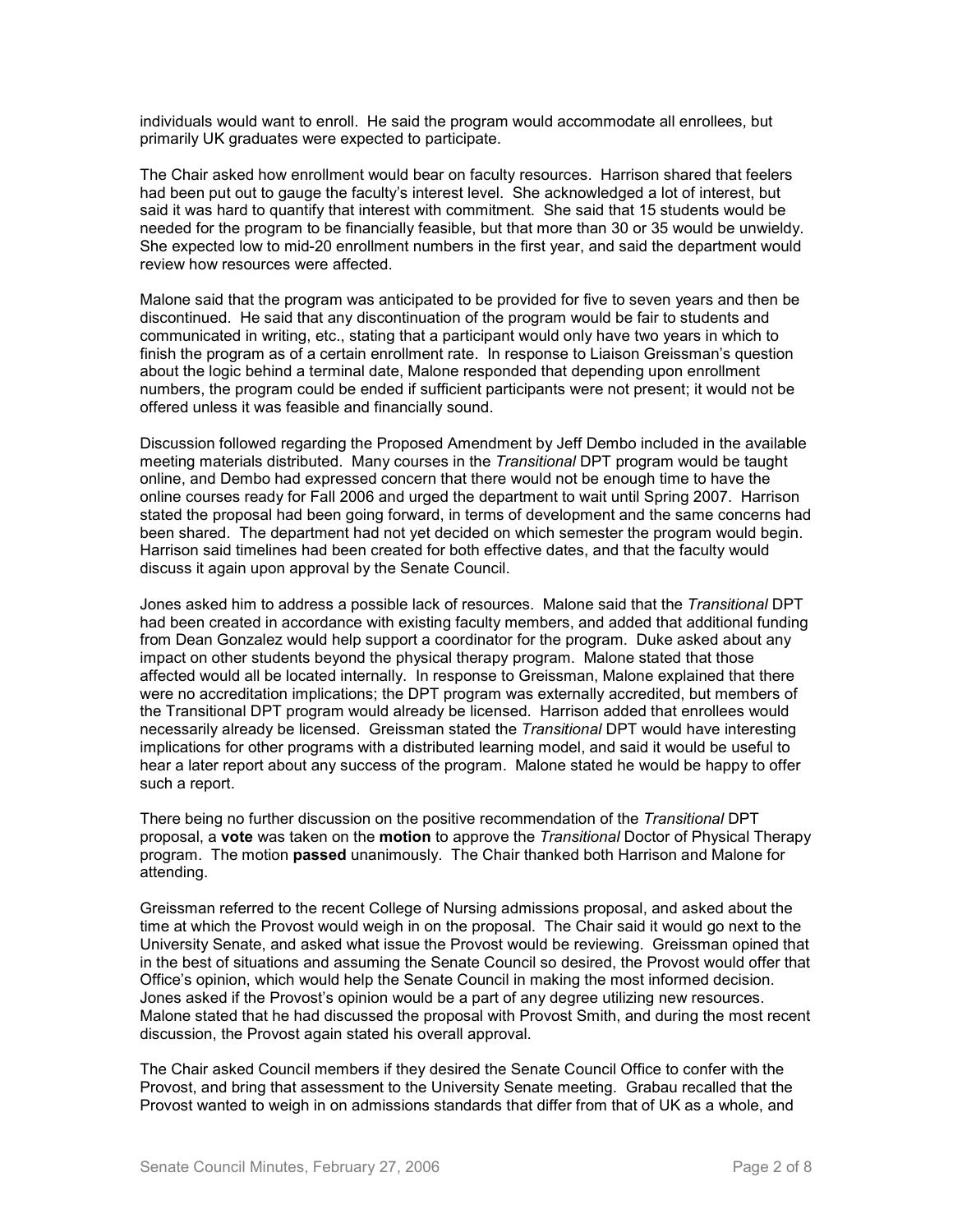not specifically every proposal. The Chair suggested he and Greissman could discuss the issue and return to the next Senate Council meeting with that report. Grossman said that there was a mechanism for the Office of the Provost to weigh in on proposals, through the Liaison to the Senate Council, Greissman. He agreed with Grabau's recollection. The Chair said that a meeting to discuss the issue would be appropriate.

Jones added that Section III of the *Senate Rules* (*Rules*) addressed the creation of programs, separately from the deconstruction of programs. While the Provost's opinion was required in *Section 3.3.2.1* ("Procedures Governing Consolidation, Transfer, Discontinuation, or Significant Reduction of an Academic Program or Educational Unit"), there was no parallel in *Section 3.2.0* ("Procedures for Processing Academic Programs and Changes") for the Provost's opinion in the creation of programs. Jones hoped that because of conversations with the Provost on this issue, the Senate's Rules and Elections Committee would receive guidance as to how to clarify the section.

## 4. Committee Nominations to Nonresident Fee Committee and Ombud Search Committee

The Chair said that nominations for the Ombud Search Committee would be discussed at a subsequent meeting. However, nominations for the Teaching Course Evaluation Review Committee were available. Regarding the Nonresident Fee Committee (NFC), the Chair asked Jones, chair of the Nominating Committee, to elaborate. Jones stated that the issue of nominations to the NFC was discussed at a previous meeting, and that the Nominating Committee sent communications to college faculty councils requesting input. Thus, five names were submitted for approval by the Senate Council. Jones explained that Associate Provost for Academic Affairs David Watt had suggested a faculty voice on the NFC, which was established to make decisions regarding out-of-state students establishing residency in an attempt to receive instate tuition rates, a practice viewed negatively by the Administration.

Jones **moved** that the Senate Council consider the names put forth, as well as any other names that might be put forward. Grossman **seconded**. There being no further discussion on the issue, a **vote** was taken. The motion **passed** unanimously.

Discussion turned to the Teaching Course Evaluation Review Committee (TCERC) nominations. The TCERC was created to update to the  $21<sup>st</sup>$  century the process by which students submit teaching evaluations of faculty members. The Chair stated that the current process used class time at the end of the semester was reliant upon pencils and bubble sheets, and TCERC was looking into using a web-based review system. Faculty input was desired on this committee. Jones verified with Vice President for Institutional Research, Planning, and Effectiveness Connie Ray that the committee's charge was to address how the teaching evaluations could be filled out using modern technology, and not to make substantive changes to the evaluation questions. Jones offered to the Senate Council names for consideration.

Jones stated that two slots needed to be filled. Duke asked if the slots needed to be filled by technologically savvy individuals, and Jones stated they could be. The Chair added that there were usually larger pedagogical issues relating to the classroom. Speaking to dedicated class time for filling out the forms, he added that an online survey would have an impact on the return rate of surveys. The practice of instituting such an online survey would require more than just technical skills; a process would need to be established that would ensure sufficient numbers of students took the time to fill out an online evaluation.

Suggestions were made by various Senate Council members to include or remove individuals from the list of those to put forward. In summary, Jones listed the four names the Senate Council ultimately agreed upon, and **moved** they be approved. A **vote** was taken on the motion, which **passed** unanimously.

The Chair asked Jones for a quick update on the process by which a chair would be named for the Ombud Search Committee. Jones stated that the *Rule* addressing the process was poorly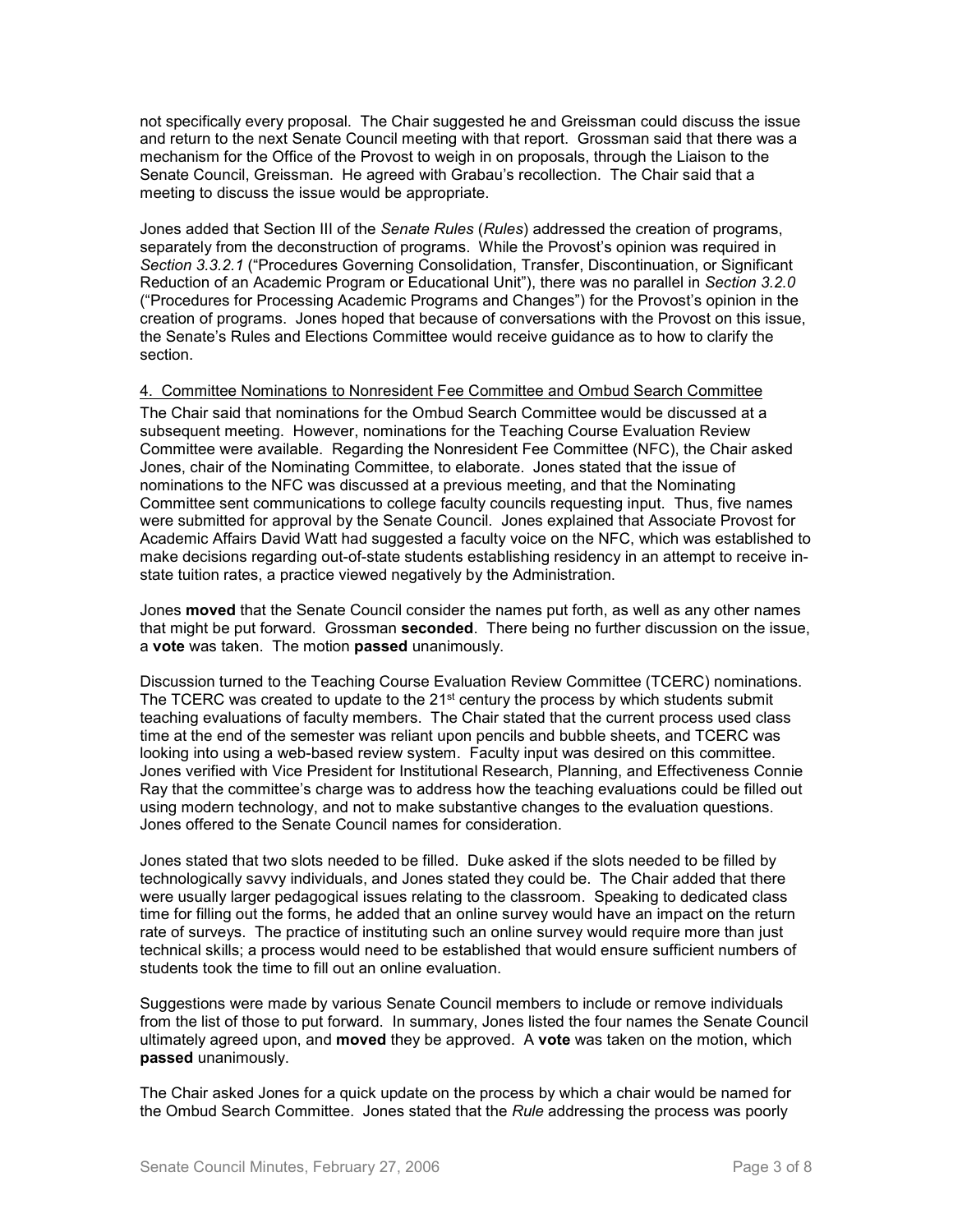written, so one could either interpret it to mean the Provost would name the chair from the list of individuals sent forward by the Senate Council, or that the Provost could name anyone for the role of chair. He added that he hoped the Senate Council would charge the Senate's Rules and Elections Committee with clarifying the *Rule*. The Chair added that the Senate Council would be working on the basis of past precedent, in which the Provost chose a chair from the list submitted by the Senate Council. Grabau thought the President appointed the chair. Jones stated that while he had also thought that to be true, the current *Rule* stated the Provost would choose the chair. Jones said he went back to changes to the *Rules* from 1998 and could not find that the *Rule* had been changed, but that he also had thought the chair of the Ombud Search Committee would serve at the behest of the President.

### 5. Update on UCAPP Membership and Senate Council Request

The Chair stated it was not completely clear if the request to add the Senate Council chair as an ex officio member of the University Committee on Academic Planning and Priorities (UCAPP) had been granted. During his initial meeting with the Chief of Staff to the President Doug Boyd, the Chair was told that letters had been sent out to prospective UCAPP members and the letters stated that a reply was only needed if the recipient was unable to serve. The Chair said he received one of the letters, but that it was addressed to him as a member of the Department of Political Science, not as Senate Council Chair. In addition, the invitation was to serve on the Undergraduate Education Domain Subcommittee. The Chair pressed Boyd for further information about membership, expressing the imperative nature of receiving some type of response, but Boyd said he did not have the list available.

The Chair explained that he thought he would have the information to share, but did not. He said the deadline for negative responses was March 1. He said that since neither he nor chair-elect Tagavi received a letter, one could infer that no letter was forthcoming. He asked the Senate Council for guidance as to his next step.

Jones asked about the specific wording of the request from the Senate Council, wondering if the Council requested a "yes" or "no" answer, or if it was open-ended. He opined that maybe no response did not mean a negative response. The Chair stated the communication "respectfully requested" the Senate Council chair be an ex officio. Lesnaw suggested an alternative approach – asking for clarification of the invitation to Yanarella (the Chair) in Political Science. She said a fresh approach might illicit a response. She thought that perhaps the letter was sent without the appropriate the title for the Chair. The Chair stated he was invited to participate in a subcommittee, not the main body of UCAPP. He said he was willing to press the issue again. He added that the letter sent out to potential UCAPP members was from Ray and Interim Provost Smith, so it would be appropriate to contact Ray. The Chair said Boyd was unable to find the initial email the Chair sent, so it was sent again.

Jones asked if any of the Senate-Council-suggested individuals were invited to join UCAPP. The Chair said that he did not know, but fully expected some had. He said UCAPP was to be constituted specifically with three members from a list submitted by the Senate Council, and a sufficient number of names were submitted in a timely manner. In response to Jones, the Chair said he thought the membership decisions were made by Ray and Boyd. Jones wondered if the letter requesting the Senate Council Chair be an ex officio on UCAPP could have been lost. The Chair stated he had sent the information in an email to all three individuals, so each knew of the names submitted and of the request. He said he would continue to press the issue, and offer an update to Council members when new information became available.

#### 6. Faculty-Staff Merit Raise Differential Issue – Staff Senate Chair Kyle Dippery, Guest

The Chair introduced Staff Senate Chair Kyle Dippery, and suggested he lead the discussion. The Chair said Dippery approached him about a week previously about the issue, and tendered an invitation for the Chair to attend the Staff Senate's Executive Committee meeting, at which President Todd would discuss the raise differential, among other issues. At that time, the Chair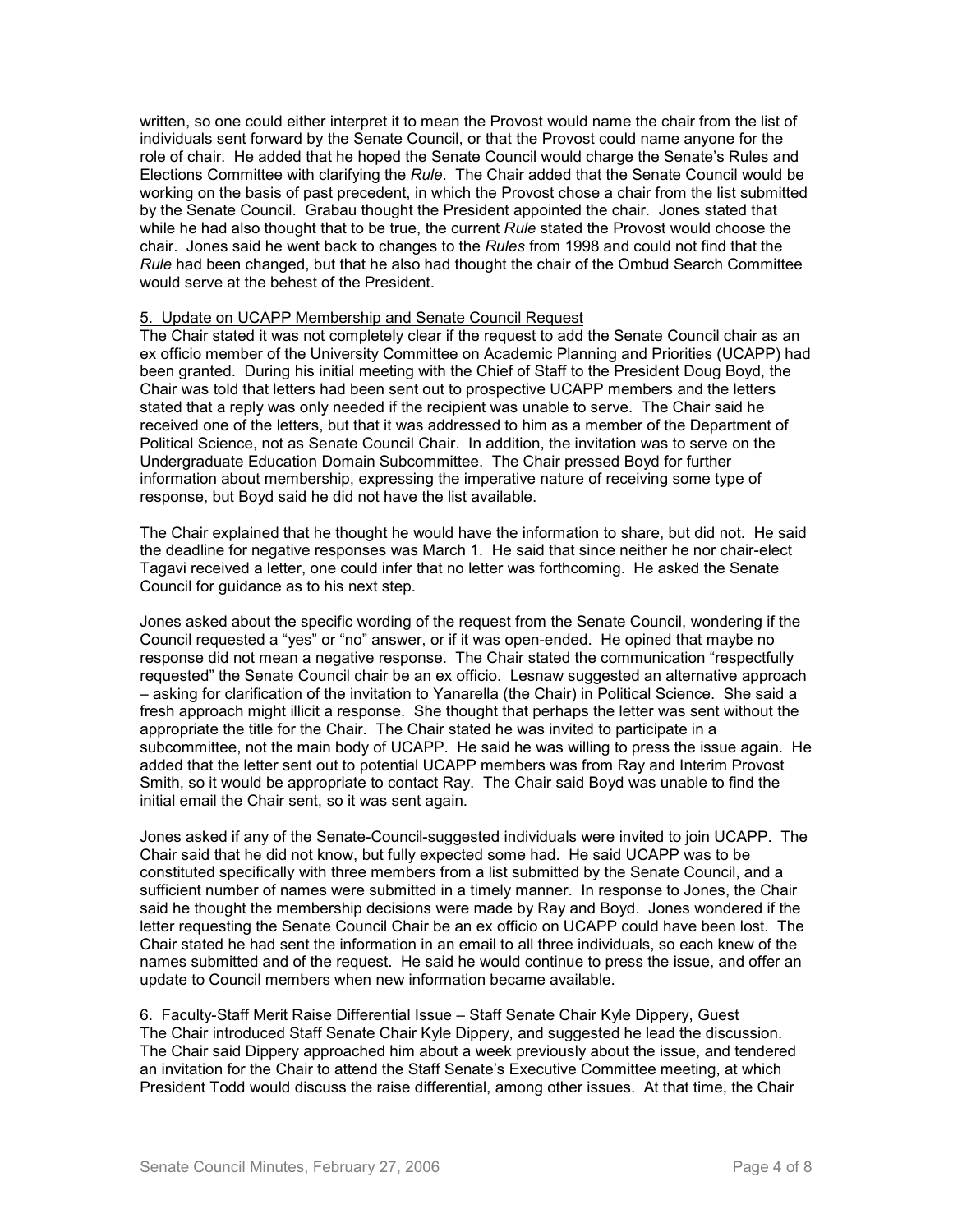stated that while he was only speaking for himself, he believed it was possible to look at the development of a joint faculty/staff coalition to address the differential raises.

The Chair stated that the Top 20 Business Plan (Plan) recommended a multi-year series of fiveto five and one-half percent raises for faculty to close the gap between the median income of faculty at UK's benchmarks and that of UK's faculty. Lower raises were recommended for staff employees. The rationale was that UK competes in a national market for faculty, but in a local or regional market for staff. The Chair said he wanted to give Dippery an opportunity to address the Senate Council and gauge the feeling among Senate Council on the issue.

Dippery said that many staff members were outraged at the higher percentage raises for faculty. He said many staff felt they were second-class citizens, and that many were not paid much. The higher percentage raises for faculty did not sit well with many staff. He thought a Staff Senate protest would carry more weight if the University Senate were to be united with the Staff Senate. He asked Senate Council members for their thoughts and opinions, and asked if there would be sufficient support for such a proposal in the University Senate. Jones asked [Faculty Trustee to the Board of Trustees] Moore to share the thoughts of the Board of Trustees (BoT) on the issue of the Plan. Moore said that Dippery, the Chair and [Faculty Trustee to the BoT] Dembo were all on the committee with him. The Plan's Appendix G.2 clearly stated the raise for faculty would consist of a three percent base, plus an additional two and one-half percent to raise salaries to a level commensurate with that of faculty salaries at UK's benchmarks. Moore stated it was a unanimous vote by the BoT to approve the Plan.

Jones stated the Plan had been unanimously supported in Frankfort. In response to a question from Duke, Greissman described the one-time non-recurring amount offered two years prior in which both faculty and staff received the same percentage amount. Dippery added that it was 12 or 15 years since differential raises were last given. Grossman said that there was a difference between faculty and staff. He recognized that staff were sometimes underpaid for the amount of work done and expressed his sympathy, but he stated that faculty also were underpaid. Grossman said faculty had been complaining for awhile about their low salaries, and thought it would seem churlish to oppose the Plan at this point. He agreed with the Plan's assertions that UK competed nationally for faculty but competed locally for staff. Grossman said that when looking to a great university, the greatest need would be for faculty. He said staff was needed, but that faculty was the beginning and end of a university. He thought it was appropriate to treat staff and faculty differently in many ways, not just that of salary.

Lesnaw stated her view was diametrically opposed to that of Grossman's. She said the differential was already built into the existing salary scales. Having been at UK for over 30 years, she stated she had always championed the needs of staff. She said the Staff Senate had its beginning in staff groups at the college level, in which she was involved, and said she was thrilled that UK had a Staff Senate. Lesnaw stated that a university was not built on a president or just faculty or just staff. She said that one problem UK had faced was not being able to attract and sustain outstanding staff. Lesnaw thought there were still many outstanding staff at UK, many of whom had been working for UK as a labor of love as much as anything. She thought that because a salary differential was already built in, faculty receiving a higher percentage raise would send the wrong message.

Duke said she thought she was somewhere in between Grossman and Lesnaw's opinions. She said that coming from the medical center where work depended so much on staff, it was a thorn in its side that staff could not be treated better through higher pay. Duke said that training and losing good staff was a problem throughout clinical services in the medical center. She said she knew how poorly faculty were paid compared to faculty at benchmarks, but wondered what staff salaries were compared to those at UK's benchmarks. Dippery replied that he was checking salaries of staff at universities across the state, but accurate data had not yet been acquired. Duke added that many staff seemed to stay for the benefits and the purpose of the University of Kentucky. She worried about the ability to retain quality staff in the face of decreasing benefits,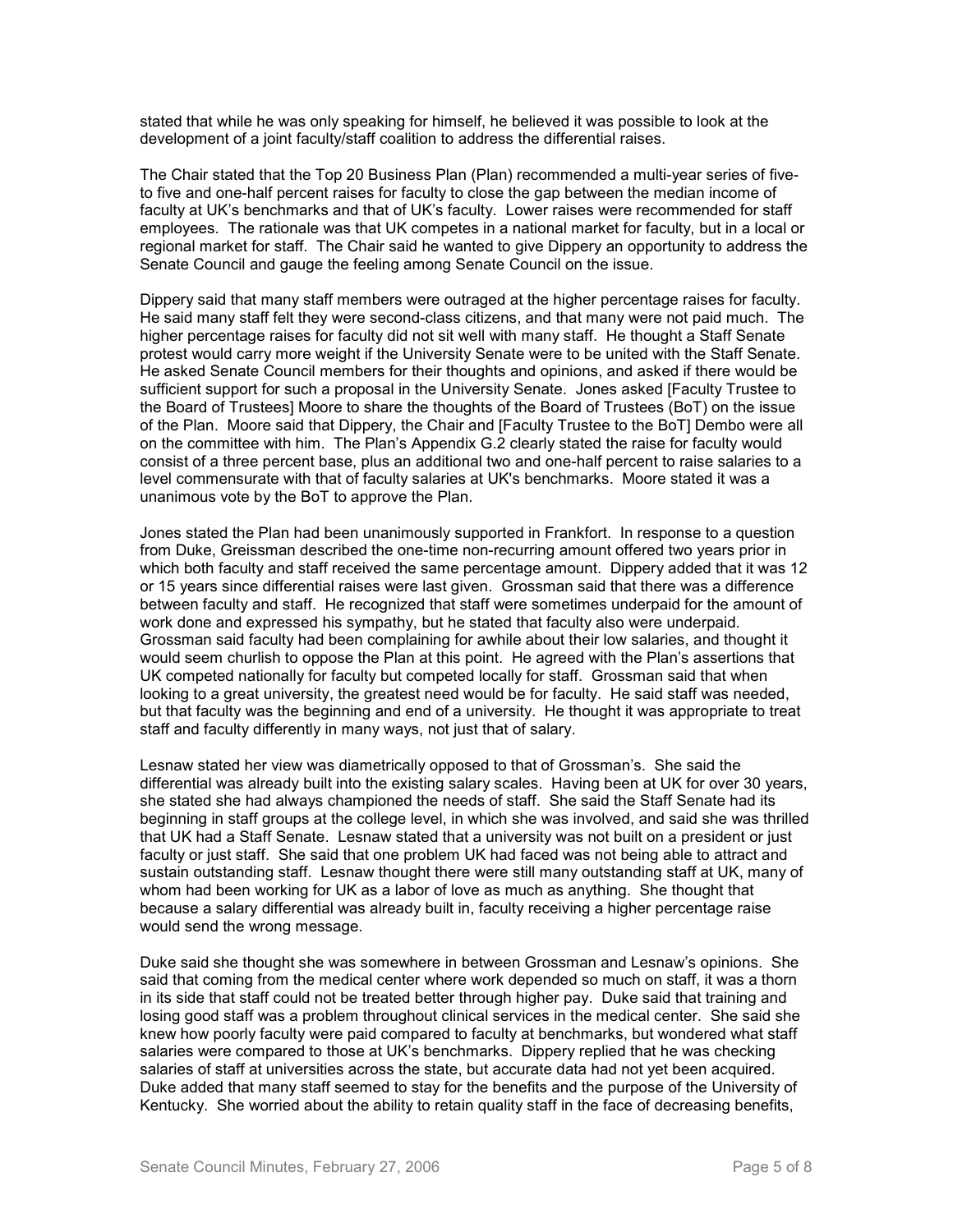partly the health insurance benefits. She said that part of keeping the loyalty of staff were the benefits, which might not be able to be counted on in the future.

Jones said the Plan had been given to Frankfort, and that the President was trying to make a case for Frankfort to give UK additional funding. Part of the plan was coming up with 40% of the funding and the money would be coming, in part, from faculty members writing grants. He said the President was looking to give a signal to Frankfort that UK would be bringing in faculty for writing grants. Jones went on to say that this did not mean the President could not have another long-term plan for the staff's situation. He suggested Dippery press the issue of a plan for staff with the President. There was a brief discussion, after which Council members established that there were only two types of employees, staff and faculty, and that staff members received the same raises. Thelin asked if there were certain selected positions with bonuses built in. There was no consensus as to whether or not Athletics Association employees were considered differently. Dippery stated that UK's affiliated corporations might complicate things.

Thelin expressed concern that the raise differential created an unfortunate situation, and suggested the National Association of College and University Business Officers and the Southern Association of College and University Business Officers be utilized for detailed information about staff salaries. Lesnaw stated the issue was critical, and the issue ought to be one of catch-up. If it turned out that staff at UK were paid lower than staff at the benchmarks, the same criteria for raising faculty salaries should be applied to staff. She said it was essential to have clear data before bringing such an issue to the University Senate, and asked if there was a mechanism for obtaining the data. The Chair thought that the office of Vice President for Planning, Budget and Policy Angie Martin could outline a basis for a differential and might be able to answer questions. He reminded Council members that conceptually, the Administration approached faculty differently from staff, in terms of a national labor market for faculty versus a local or regional labor market for staff, which provided a basis for the Stillwater Group's inclusion of a differential into the Plan itself.

Lesnaw stated that Duke's point about clinical staff being lost to local or regional markets put UK at a disadvantage for retaining staff in many areas, not just clinical areas. Thelin added that if clinical staff were being recruited locally, that local market should be used in comparing salaries. Grossman stated that it was only the trained staff employees being snapped up by other employers, and said that a three percent raise did not necessarily mean every staff employee received a three percent raise. He supported salary equity for staff employees if it turned out that there was a big differential between staff salaries at UK and salaries for staff at the benchmarks. Jones wondered what would happen if data illustrated that UK staff were overpaid.

Thelin stated staff employees took the lead in the outcry for more affordable health care benefits. He remembered that a high-level UK administrator said that no changes could be made to the then-outrageously high health insurance premiums but staff led by example showing that something could be done. Greissman wondered if this was an appropriate time for a more cafeteria-style approach to benefits, thinking it could either compound or ameliorate the problem. Dippery replied that a cafeteria-style benefits package had been discussed in reference to the planned \$5 million set aside for staff enhancement. Dippery personally thought it was not a good use of time to fight over the differential raises, citing concern that it would exacerbate an already bitter issue, but added that he must represent the views of the staff he represented. He added that \$5 million was sufficient to start a cafeteria-style plan, but certainly not enough to sustain it. He said that during the Executive Committee meeting with President Todd, he had the impression that if faculty wanted to join that type of benefit structure, the additional funding would have to come from the faculty raise pool.

Moore stated that the key was to take a long-term view, maybe five or ten or 20 years to find the best and most efficient way to increase salaries and benefits for staff and faculty. He said that in looking at it through that perspective, it was clear that there would be differentials in salary between staff and faculty, but that it could be staff receiving a higher raise if data supports the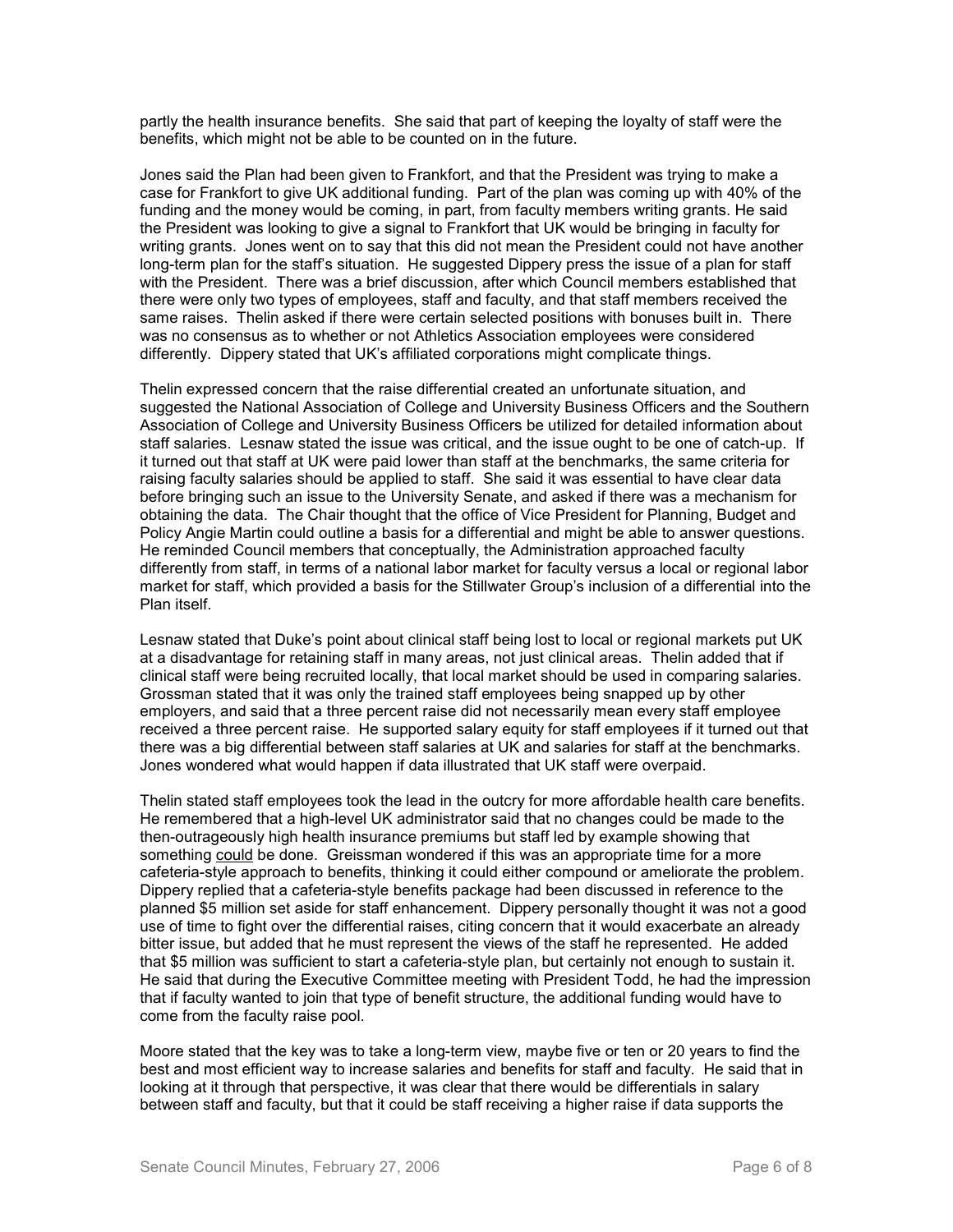premise that UK staff are underpaid, compared to benchmarks. He said individuals should not just think in terms of salary, but also in terms of a cafeteria-style plan. Moore thought there would be certain benefits, such as tuition for children, which staff would take more advantage of than faculty. He urged the issue be viewed as a package and not simply in terms of a percentage raise. Pitting staff against faculty would ultimately undermine morale of the entire institution, not just staff morale. Moore supported working to define what would be best for staff and for faculty and if agreement can be achieved on those issues, more progress will be made.

The Chair said that UK's faculty had consistently complained about the problem of UK faculty salaries being at the bottom of the totem pole of the benchmarks. He said UK faculty salaries had moved from dead last to next-to-last over the past couple years. The President had openly acknowledged that a goal in the 2003 – 2006 Strategic Plan to reach 90% of the median salaries of faculty at benchmarks would not be met. The fact that a multi-year approach to closing the gap had been incorporated into the Plan, and that the Administration was prepared to accomplish it was an achievement of faculty. He said that apart from feelings of the Senate Council and polling faculty, he did not think a strong majority of faculty would be sympathetic to closing the staff's salary gap if it affected achieving parity of median faculty salaries. He argued that the entire package needed to be addressed, and that a cafeteria-style benefit plan was one issue that both staff and faculty could rally around. He added that a report submitted in the past on faculty salaries stated that benefits to staff would probably be skewed as opposed to faculty in regard to any tuition remission policy. The Chair said there would be many opportunities for staff and faculty to work together if the salary issue was enlarged to include benefits.

In conclusion, the Chair stated that with regard to the approach taken by the Administration to close the median salary gap, it was not enough. Palpable inequities exist among faculty members at UK, and many long-timers have paid what former provost Mike Nietzel characterized as a longevity tax – the longer faculty were at UK, the larger the discrepancy between the individual's salary and what the larger market would bear elsewhere, which contributed to recent brain-drain. Salary, per se, was not a reason for faculty to stay at UK. The Chair also thought that some individuals categorized as staff were pursued on the national market. Finally, he brought up the issue of a living wage for UK employees and noted the success of staff leaders in bringing this matter to the Administration's attention.

Dippery said that a focus on the raise differential would be a wedge between faculty and staff for at least the next five years and that it would only get worse, especially if the budget from Frankfort was lower than requested, and the Plan was adjusted due to funding shortfalls. He proposed the Staff Senate and the University Senate work together in ways to adjust the Plan that were amenable to both senates; he said working together could help ease tensions. Lesnaw stated it was an excellent idea, and believed the first goal in working together should be a joint committee, of which the first task would be acquiring data on staff salaries. Moore asked about the recent surveys of faculty and staff, and Dippery replied that staff data would not be released until the faculty survey was completed. Moore said that the data from the surveys would be crucial, and that in light of probable differences between staff's and faculty's benefits needs and wants, creative thinking would be required to satisfy both groups. Duke added that for clinical faculty, having a tuition benefit that could be transferred to a spouse would be additionally attractive in recruiting nationally. Grossman said that there could be structural problems to staff's salary structure, especially between the business and academic sides. Moore said there was a long tradition of faculty and staff working together, and that the faculty trustees wholly supported the creation of a staff trustee, even over the negative view taken by the then-administration. Dippery offered his appreciation of that and for the information about how the SS had its beginnings in college-level staff bodies.

Lesnaw **moved** that the Senate Council and the Staff Senate form a joint committee, the charge of which would be to address potential disparities in staff compensation with respect to UK's benchmarks, and then to address potential means of overcoming that differential, using a broad definition of "compensation." Discussion followed regarding the exact wording of the motion.